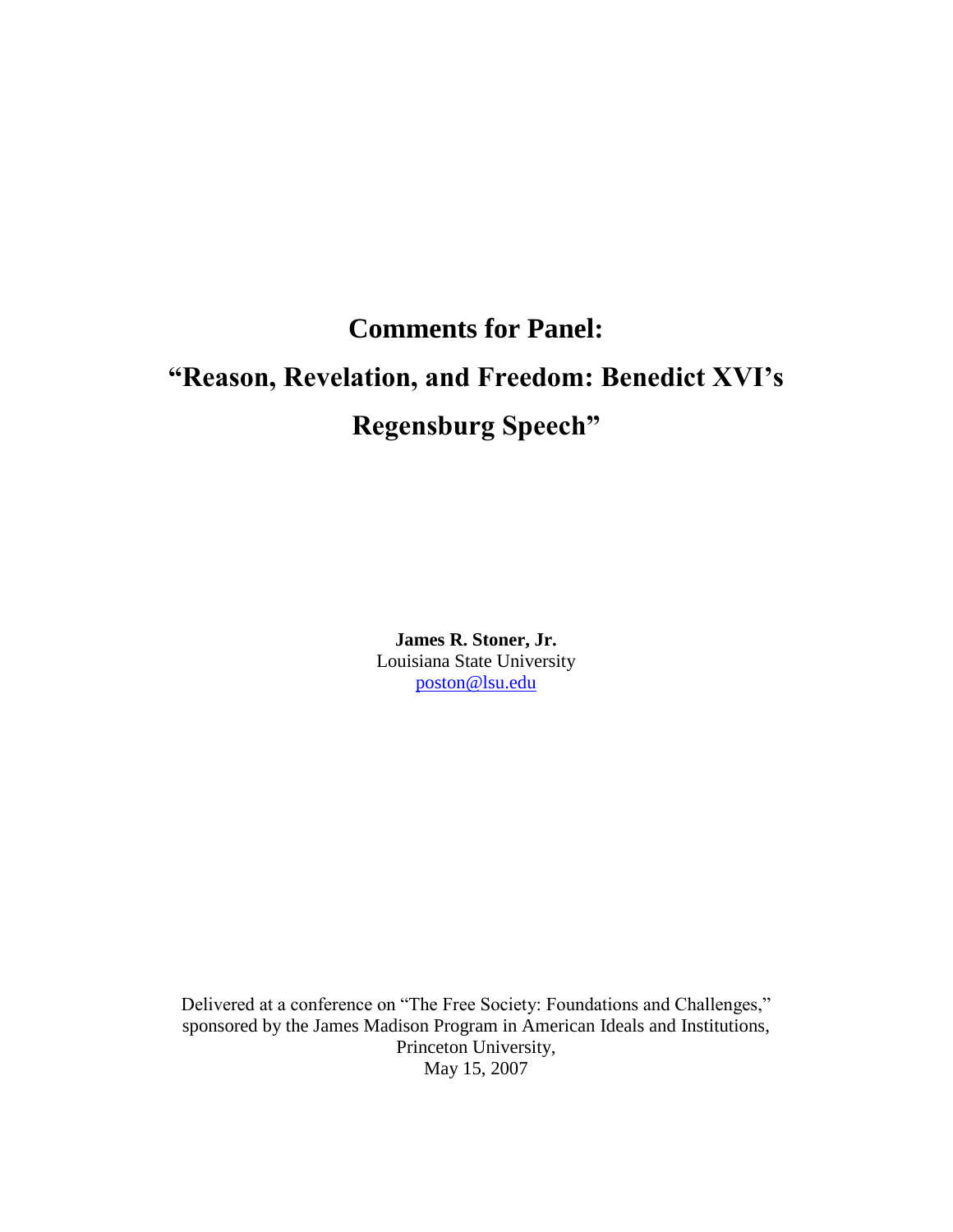## **Comments for Panel: "Reason, Revelation, and Freedom: Benedict XVI's Regensburg Speech"**

I am not a theologian nor a particularly close observer of the Vatican, and I am so little expert on the ways of the Middle East that I didn't even notice when John Agresto apparently almost landed Brad Wilson, Stan Brubaker, and me in a Turkish prison, as he alluded to last evening  $-$  but I have to admit that I was aware ahead of time that Benedict XVI was going to Regensburg the second week of September last. I had had the good fortune to spend a few hours in Salzburg last August, and visiting one of that charming city's magnificent churches, I noticed a poster announcing that the Holy Father would soon be nearby  $-$  "Wer glaubt ist nie allein," it proclaimed, "One who believes is never alone"–and I even clipped a notice from the diocesan paper organizing a trip across the Alps to attend an open mass. Well, even that exaggerates a bit my foreknowledge: "Regensburg" was on the poster, but I didn't know it was the home of the university where the pope had taught in his youth, nor, though the dates of the visit were recorded, did I calculate that they encompassed the fifth anniversary of the attacks on America of September 11, 2001.

And yet, the day after that fifth anniversary, as if to say to the secular authorities in the West, "you've had five years to try this your way, now I'll try mine," Pope Benedict XVI captured the world's attention with a lecture – with a university lecture! – and reoriented, or offered us a chance to reorient, our thinking about the relation of Christianity, Islam, and the secular West. I will comment a little later on what I see to have been the high politics of the Regensburg lecture, but I want to begin, as we began our conference yesterday, with the academic side of things.

The pope titled the lecture "Faith, Reason, and the University: Memories and Reflections," and it begins almost nostalgically, remembering "the days of the old university made up of ordinary professors," without assistants and secretaries, he says, but with much direct exchange with students and, even more particularly noted, with colleagues from different disciplines.<sup>1</sup> He mentions in particular a custom known as the *dies academicus* (I've failed to track down other documentation of this custom and would be grateful to learn from anyone listening who might know about it or have participated in one), which was apparently not a *dies irae* but an occasion once a semester "when professors from every faculty appeared before the students of the entire university, making possible a genuine experience of *universitas*... – the experience, in other words, of the fact that despite our specializations which at times make it difficult to communicate with each other, we made up a whole, working in everything on the basis of a single rationality with its various aspects and sharing responsibility for the right use of reason." The pope goes on to add that the university of Regensburg had two faculties of theology –presumably one Catholic and one Protestant –and he even recounts a joke

 $1$  "Faith, Reason, and the University: Memories and Reflections" [Regensburg Lecture] (http://www.vatican.va/holy\_father/benedict\_xvi/speeches/2006/september/documents/hf\_benxvi\_spe\_20060912\_university-regensburg\_en.html), para. 1.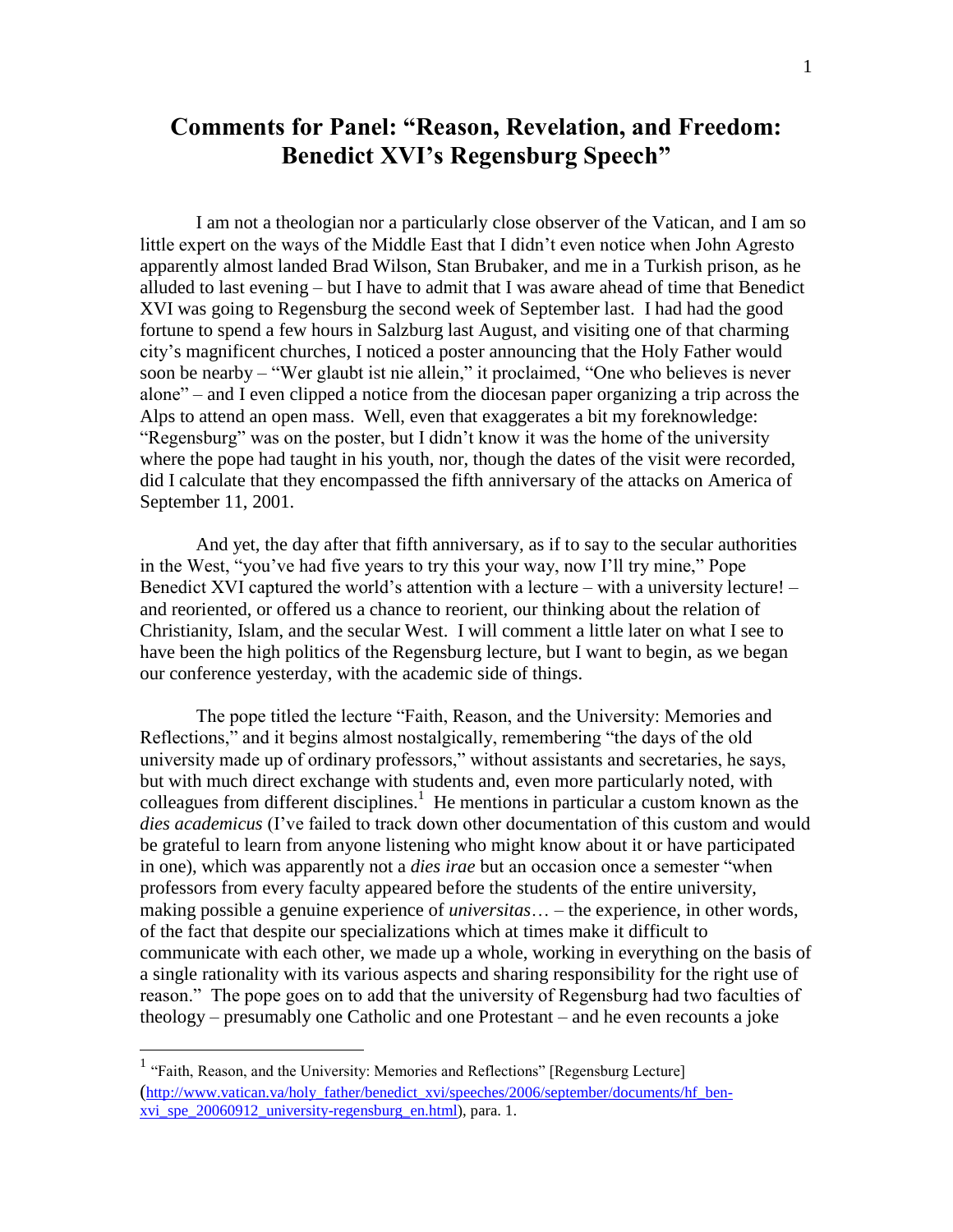from an atheist professor that the school devoted not one but two faculties to something that did not exist. "Even in the face of such radical skepticism," he adds, "it is still necessary and reasonable to raise the question of God through the use of reason, and to do so in the context of the tradition of the Christian faith: this, within the university as a whole, was accepted without question."

Thus at the outset of the lecture, Pope Benedict presents us with, not exactly a paradox, but surely a subtle, supple understanding of the possibilities of human reason: On the one hand, it aspires to grasp the whole, even the truth about God as well as about man and the world; on the other hand, this is a task beyond any man's reason, to be approached rather through dialogue. Here is a German professor, to be sure, but no Hegelian with the owl of Minerva on his shoulder. Human reason can aspire to a vision of the whole, but it is not the property of an individual, and moreover, it is approached, he says, in lived experience, not, by implication, through the publication of a written master text.

There follows in the lecture the quotation from a scholarly edition of a medieval dialogue that received all the attention. I'll say a little more about this later, but formally the lecturer's point was simply to establish the proposition that "not acting reasonably is contrary to God's nature." A practical teaching is meant to be conveyed – "spreading the faith through violence is something unreasonable" – and the scholarly editor is cited on the differences between Byzantine Christianity and Islam regarding God's rationality and transcendence.<sup>2</sup> But for all its drama, in the lecture and of course afterwards, the contrast with Islam is not central to the remainder of the talk. Instead, the pope concentrates on what he calls the encounter between *enlightenment* ("Aufklärung" in the German) and religion. This, he says, is not an accident of Christianity's appearing in the Hellenized eastern Roman empire, but is essential to Christian culture: the faith arises amidst, and is joined from its first writing to, Greek thought, that is, to philosophy, to *logos*. "The inner rapprochement between Biblical faith and Greek philosophical inquiry was an event of decisive importance…from the standpoint of…world history…. [T]his convergence, with the subsequent addition of the Roman heritage, created Europe and remains the foundation of what can rightly be called Europe."<sup>3</sup> Most of the rest of the lecture involves an interesting discussion of the history of this encounter or "synthesis"; barely alluding to its mature expression in the writings of St. Thomas Aquinas, Benedict mentions various attempts afterwards to break the bond of faith and reason, first in the voluntarism of Duns Scotus, then in three waves of modernity, so to speak: (1) the Protestant Reformation, which issued in Kant's rejection of metaphysics; (2) nineteenthand twentieth-century liberal theology, or what we Americans call the Social Gospel, which aims "to bring Christianity back into harmony with modern reason" by reducing it to a "humanitarian moral message"; $<sup>4</sup>$  and (3) what he calls a coarse and imprecise cultural</sup> pluralism, which dismisses reason as culturally Greek and so accidentally Christian. He then proceeds to insist that he is not talking of turning back the clock to before the

<sup>2</sup> *Ibid.*, para. 3.

<sup>3</sup> *Ibid.*, para. 8.

<sup>4</sup> *Ibid*., para. 11.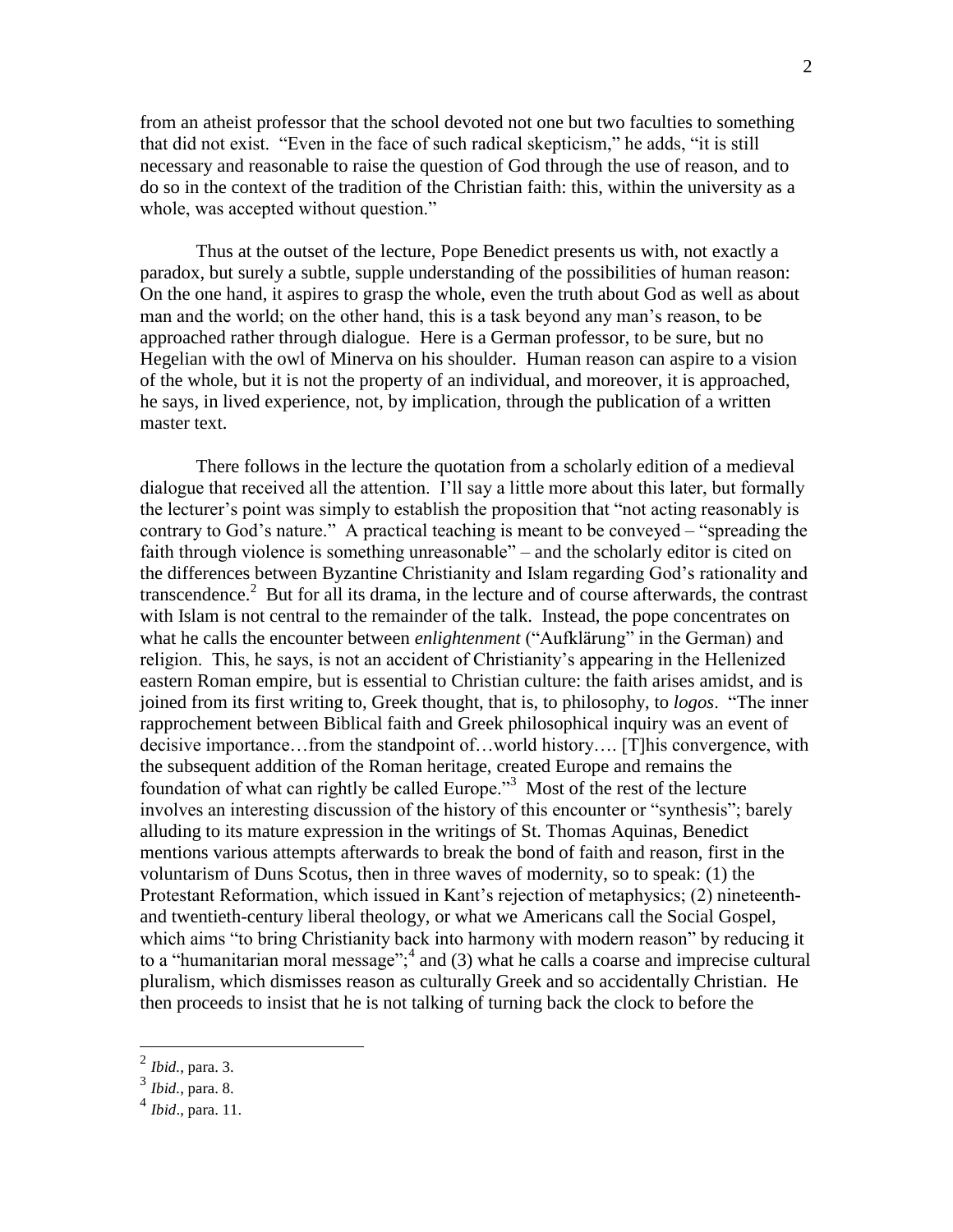Enlightenment, praises modern science both for its benefits and its ethos ("the will to be obedient to the truth," "an attitude which belongs to the essential decisions of the Christian spirit"), but insists that reason in all its fullness cannot be restricted to the "empirically falsifiable." Whatever the dominance of the positive sciences in our day, the university is not true to reason unless it restores theology, not necessarily to the queenship but "within the wide-ranging dialogue of sciences, not merely as a historical discipline and one of the human sciences, but precisely as theology, as inquiry into the rationality of faith."<sup>5</sup> Actually, not only theology needs restoration, but philosophy, too – both are sources of knowledge, he says (he doesn't call them "humanities" or present them as luxury goods for moments of leisure). And he even closes by quoting Socrates in the *Phaedo*: "It would be easily understandable if someone became so annoyed at all these false notions that for the rest of his life he despised and mocked all talk about being - but in this way he would be deprived of the truth of existence and would suffer a great  $loss.$ "<sup>6</sup>

Now it turns out that a year before his election to the Holy See, Joseph Ratzinger, theologian, had engaged in a dialogue or encounter with Germany's leading postwar political philosopher, Jürgen Habermas, at the Catholic Academy in Munich. The exchange, now published under the title *The Dialectics of Secularization: On Reason and Revelation*,<sup>7</sup> was on the very question of our own conference, "The Free Society: Foundations and Challenges." Habermas spoke first and posed his topic as a question: "Pre-political Foundations of the Democratic Constitutional State?" Citing John Rawls, Habermas starts with the premise of a republican society, with active citizens engaged in deliberation about the common good  $-$  the theme of communication and legitimation of the state through communication has been central to Habermas's work throughout his career. The question here is what to do about religion, which against the expectations of twentieth-century rationalists like Habermas, has survived; indeed, he himself calls modern society "post-secular," and respect for rights by the constitutional state now requires respect for the religious rights of those who remain or become religious. Habermas insists like Rawls on the neutrality of state authority, but he acknowledges, if not the historic influence of Christianity on constitutionalism, at least its influence on philosophy and its questions and categories. Modern reason, he recognizes, is sufficiently self-critical to turn on itself: "When reason reflects on its deepest foundations, it discovers that it owes its origin to something else." This does not undo what he calls "the ethical abstinence of a postmetaphysical thinking," but it does give credibility to the religious alternative. To Habermas, perhaps unlike to Rawls, though he cites the latter again, neutral state authority's "guarantee of ethical freedom to every citizen" allows religious citizens "the right to make contributions in religious language to public debates," while the secularists translate what they say "into a language that is accessible to the public as a whole." With these words he concludes, perhaps expecting Ratzinger then to preach.<sup>8</sup>

 $<sup>5</sup>$  *Ibid.*, para. 15.</sup>

 $6$  Quoted in *ibid.*, para. 16.

 $\overline{7}$  Jürgen Habermas, Joseph Ratzinger, The Dialectics of Secularization: On Reason and Religion (San Francisco: Ignatius Press, 2006)

 $^{8}$  *Ibid.*, pp. 19, 31-32, 40, 46, 43, 51-52.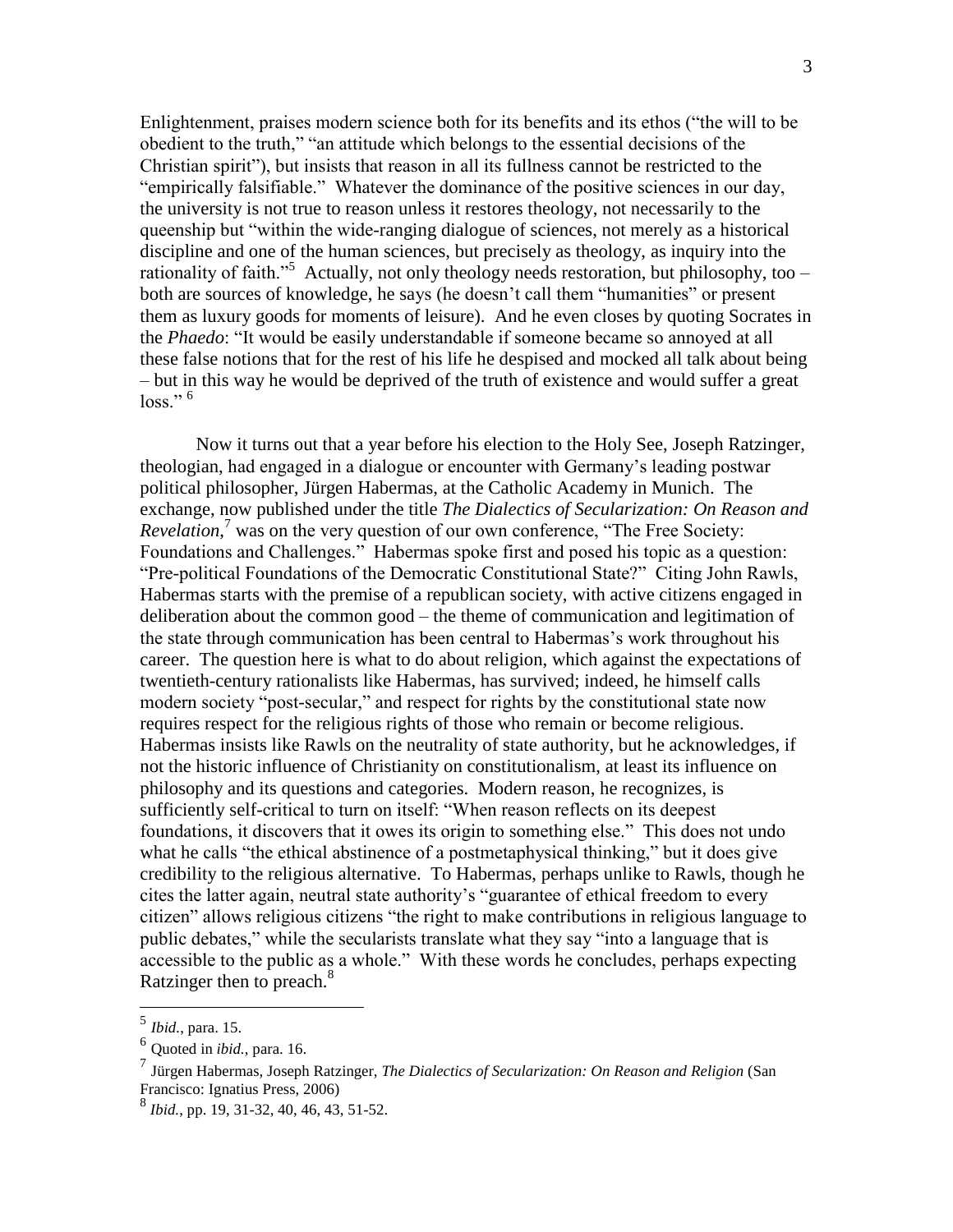But Cardinal Ratzinger defies such expectation, for, though he speaks as a theologian, he says very little from the specific point of view of faith. He speaks in the language of reason, and without a question mark: *His* title is "That Which Holds the World Together: The Pre-political Moral Foundations of a Free State." He distinguishes power under law from violence and terror, includes within the latter the atomic bomb as well as religious fanaticism, raises the question whether religion must "be placed under the guardianship of reason," even whether "the overcoming of religion...[is] necessary progress on the part of mankind," raises as well the use of science to manipulate human nature by experimenting with human beings – and so raises doubt as well "about the reliability of reason." There are pathologies in religion, he acknowledges, but also pathologies of reason – hence the need for dialogue between them, so that reason and religion can "purify and help one another. They need each other, and they must acknowledge this mutual need." Thus his conclusion: "This basic principle must take on concrete form in practice in the intercultural context of the present day: There can be no doubt that the two main partners in this mutual relatedness are the Christian faith and Western secular rationality: one can and must affirm this, without thereby succumbing to a false Eurocentrism." He does not quite promise a revival of natural law – "the victory" of the theory of evolution," he writes, has "capsized" the view of nature it once relied on - but he nevertheless concludes that there are "essential values and norms that are in some way known or sensed by all men," and he thinks these norms – call them "human" rights"; I think he would – will be shown more "brightly" through this "relatedness" and will, in his words, "once again become an effective force in mankind," "hold[ing] the world together."<sup>9</sup>

Now I think the dialogue with Habermas helps illuminate the politics of Benedict's Regensburg lecture. Let me just sketch a few thoughts. First, I don't buy the general consensus in the press that the pope was caught unawares of the likely Muslim response to his quotation of Byzantine emperor Manuel II Paleologus to the effect that in "what Muhammed brought that was new... you will find things only evil and inhuman, such as his command to spread by the sword the faith he preached."<sup>10</sup> It's an old adage that a gentleman never offends anyone... unintentionally – and I for one suspect that Benedict knew he risked Muslim outrage, even violence. Why would he do this? First, he actually tamed a certain kind of Muslim outrage: Leading clerics successfully spread word among the masses that violent outburst on the day of anger *(dies irae?)* called in response would only prove the pope right, and on the whole the protests were peaceful. Few in the West had dared to offend Islam since 9/11, maybe even since Salman Rushdie's Satanic Verses – think of the combination of rudeness and cowardice that accompanied the Mohammed cartoons in Denmark – but Benedict forced a sort of dialogue by starting an argument. Prove that what the old emperor said isn't so, he seemed to challenge Islam. As one step toward dialogue, he successfully elicited an

<sup>&</sup>lt;sup>9</sup> Ibid., pp. 53, 62-66, 77-79, 69-71, 79-80.

<sup>&</sup>lt;sup>10</sup> "Faith, Reason, and the University: Memories and Reflections," para. 3.